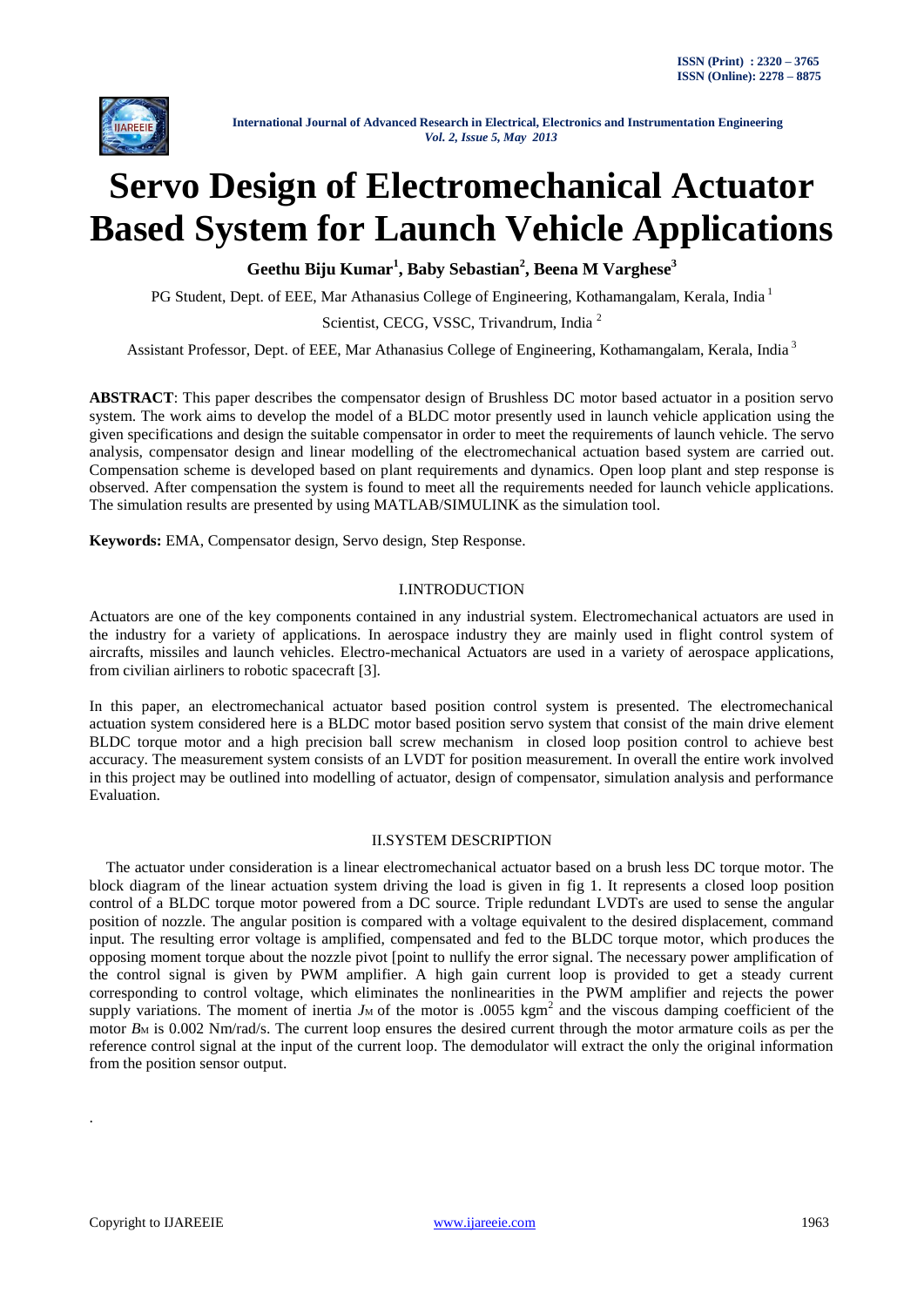



Fig. 1 Block diagram of Electromechanical Actuation System

# III. COMPENSATOR DESIGN



Fig. 2 Simulink modal of the Uncompensated System

Parameter values for the Uncompensated System are given by:

# **Symbol Description**

| $B_m$   | Viscous damping coefficient of actuator      |
|---------|----------------------------------------------|
| $B_e$   | Viscous damping coefficient of nozzle        |
| $J_{m}$ | MI of rotating parts of torque motor         |
| $J_e$   | MI of engine                                 |
| $K_h$   | Torque motor back emf constant               |
| Kcf     | Current loop feedback gain                   |
| $K_t$   | Torque constant of motor                     |
| $K_{p}$ | <b>LVDT</b> scale factor                     |
| lm      | Actuator Lever arm length                    |
| Nch     | Number of operating channels of torque motor |
| nb      | Ball screw gear ratio                        |

Copyright to IJAREEIE [www.ijareeie.com](http://www.ijareeie.com/) 1964 Fig 2 shows the open loop bode plot of the plant. From figure the phase margin and gain margin of the system are: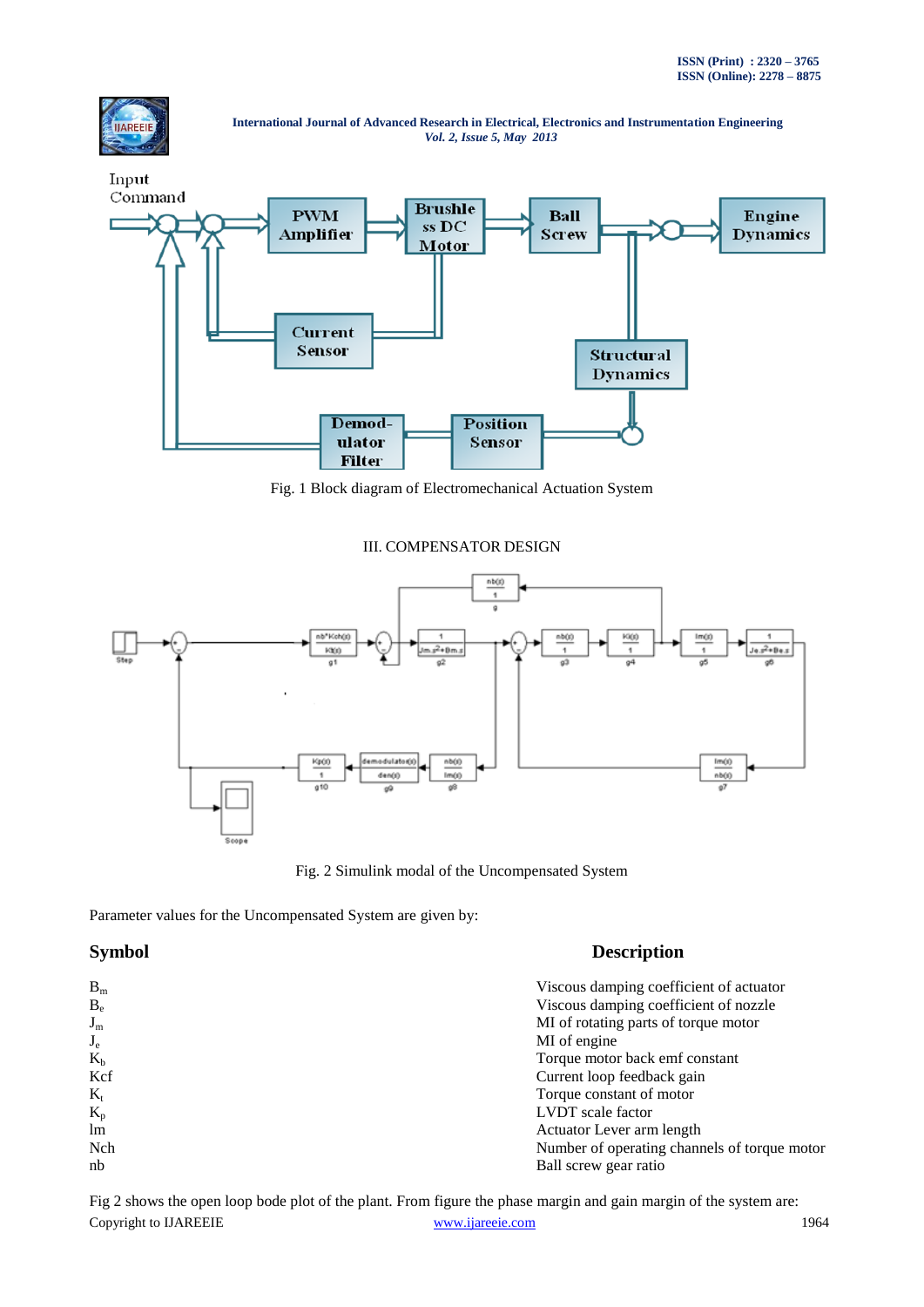

Phase Margin= 7.61° Gain Margin= -3.75dB

From the phase margin it is observed that even though it is positive, its value is very less so the system may not be completely closed loop stable.



Fig. 3 Open loop bode plot of uncompensated plant

# *A. Desired Frequency and Step Response Specifications*

For launch vehicle applications the system need to meet certain closed loop frequency specifications and time specifications. They are:

- Frequency response specification:-
	- -3dB Bandwidth= 4.5+/-0.5 Hz
	- $\degree$  -90 deg Bandwidth= 4.0+/-0.4 Hz
	- Maximum peak < 2dB
- Step Response specification:-
	- $\degree$  Rise time= 70+/-20 msec
	- Overshoot < 25%
	- Settling Time < 500 msec

The frequency response specification can be obtained by taking the closed loop response of the system. Fig.4 shows the closed loop response of the plant from which it is the following frequency response specifications are obtained:

- Peak Gain= 6.72 dB
- -3dB Bandwidth= 6.17 Hz
- -90 deg Bandwidth= 24.4 Hz

These values shows that the given system specifications does not meet the desired requirements for the launch vehicle applications.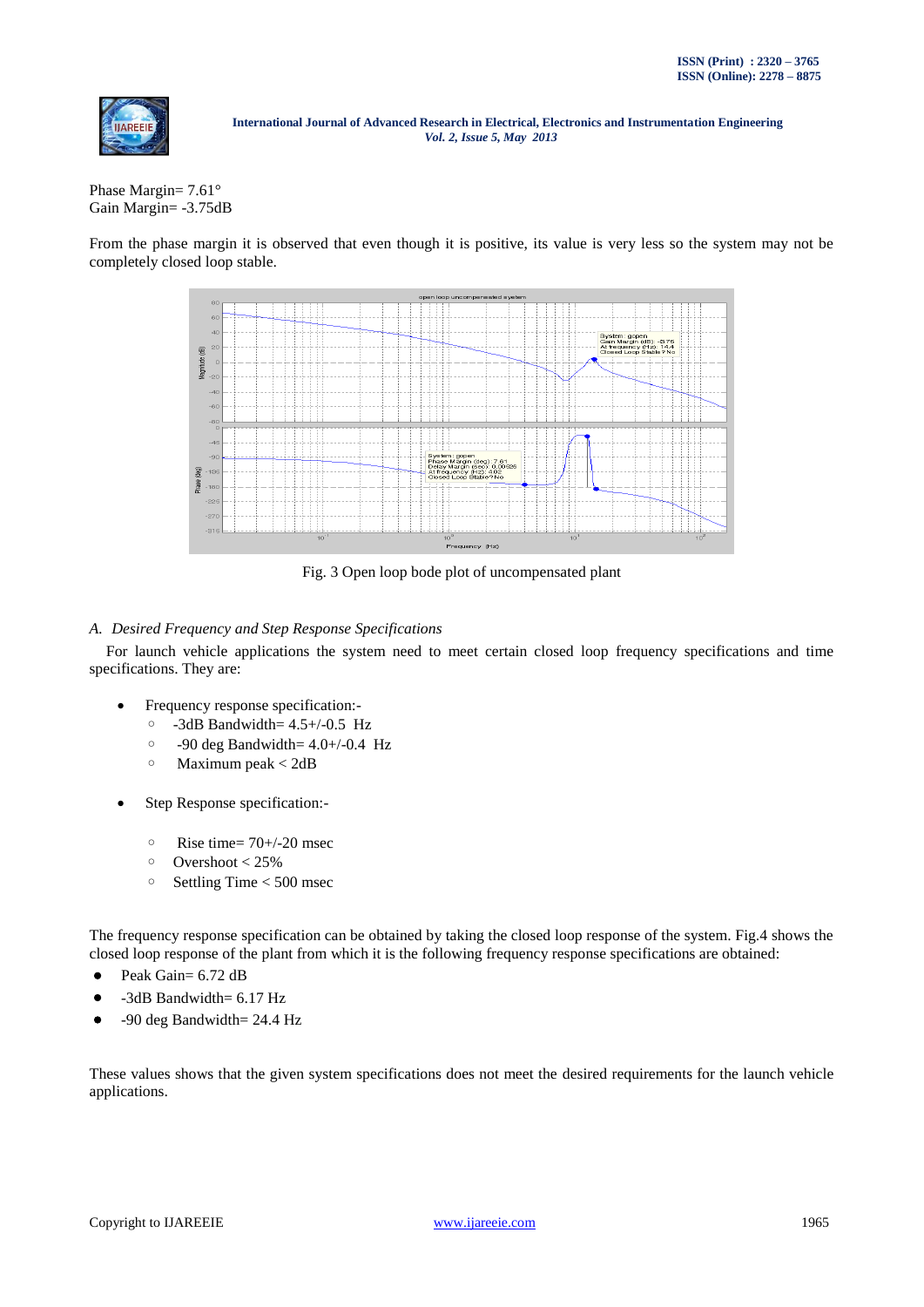



Fig. 4 Closed loop bode plot of uncompensated plant

Similarly the time specifications of the system are obtained by taking the step response of the system. Fig.5 shows the step response of the plant from which it is the following time specifications are obtained:

- Peak Amplitude= 6.1 dB
- Overshoot=inf

 These values also shows that the given system specifications does not meet the desired requirements for the launch vehicle applications. And also from the step response it can be clearly observed that the system is having oscillations i.e. it is not closed loop stable.



Fig. 5 Step Response for the uncompensated system

From the frequency and step response for the uncompensated system it is obtained that the system does not meet the required specifications for the system to be stable. It is also found out that the uncompensated system is not completely stable. It has got large oscillations. Therefore in order to make the system closed loop stable and to meet all the specified requirements a suitable compensation scheme is provided.

#### *B. Compensation Scheme*

The compensation scheme is designed as per the requirements and plant dynamics. As the phase margin of the system is less, in order to increase it a lead compensator can be introduced in the feed forward path. But while inserting a lead compensator it is seen that the phase margin of the system is increasing but also there is an unnecessary increase in the gain of the system at high frequency. Increasing the gain will decrease the stability margin. Thus system can be closed using a rate filter which have same function as a lead compensator without increasing the gain.

 For the rate filter the rate is derived from the position sensor output. Increasing the coefficient of rate feedback will tend to make the overshoot lower but the system will be unacceptably sluggish. So there requires cascading a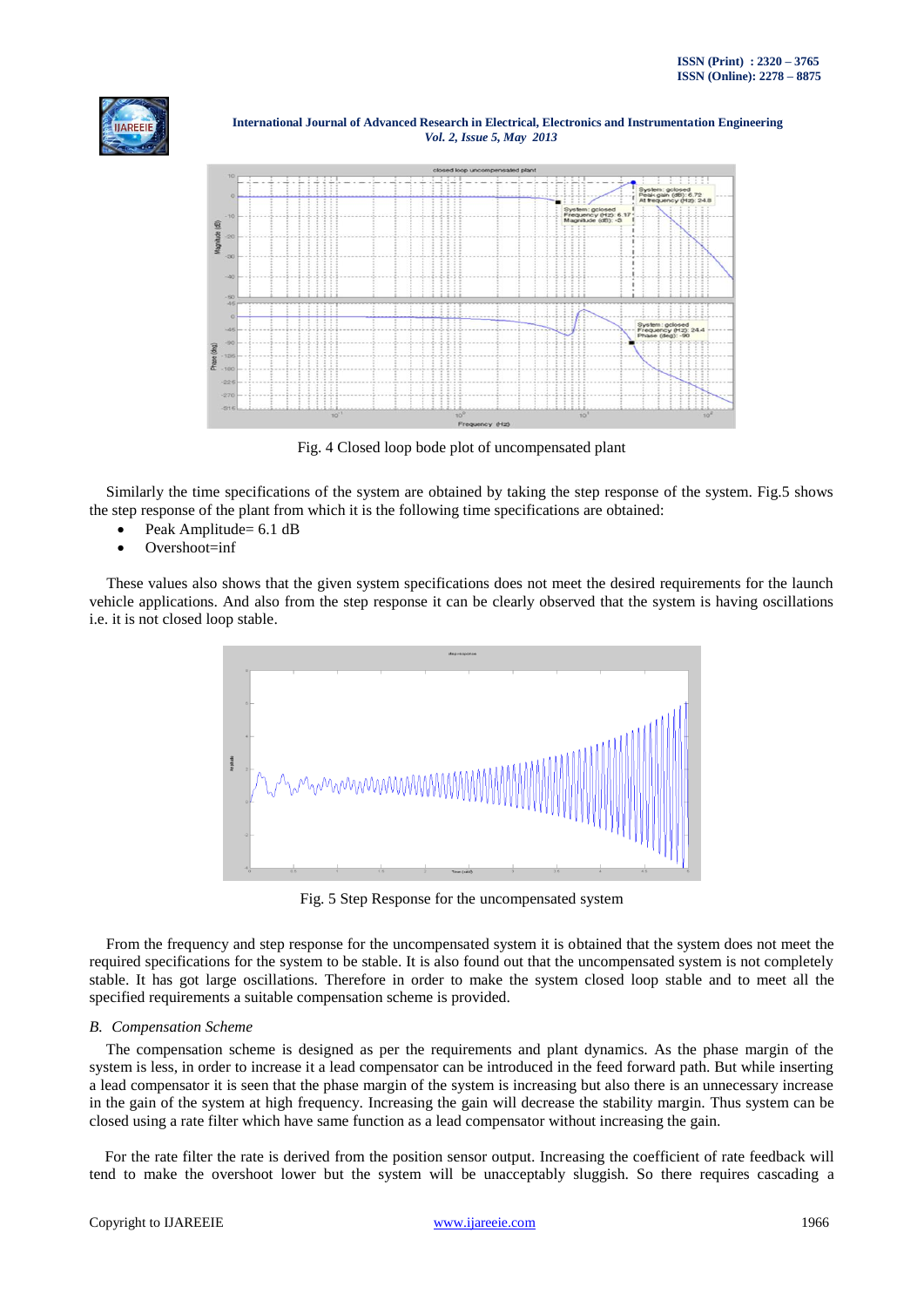

compensator in the forward path. As the specifications have not been fulfilled even by using rate feedback, a lag compensator is added in series in the forward path and along with the rate feedback.

#### *C. Lag Compensator*

Lag compensators are essentially low-pass filters. Therefore, lag compensation permits a high gain at low frequencies (which improves the steady-state performance) and reduces gain in the higher critical range of frequencies so as to improve the phase margin. It also reduces large steady state error in the system.

Thus the recommended compensation for a position servo loop is provided by lag compensator in the forward path which provides large steady state servo gain and rate filter in the feedback path which provides more relative stability to the rigid body servo mode. In Fig. 6 such a position controller is designed with lag and rate filter output.

Lag transfer function
$$
= \frac{s + 10.68}{s + 5.027}
$$
 (1)

Rate transfer function=
$$
\frac{12s}{s+150}
$$
 (2)

#### *D. Adding a notch Filter*

 A notch filter is also provided in the forward path of position loop to suppress the excitation of this mode. If there are disturbances in the system at a particular frequency, adding a Notch Filter can attenuate the gain of the system at that frequency. Consider the notch filter transfer function:

$$
\frac{s^2 + 2\xi_1 \omega_n s + \omega_n^2}{s^2 + 2\xi_2 \omega_n s + \omega_n^2}
$$
\n(3)

The three adjustable parameters are  $\xi_1$ ,  $\xi_2$ , and  $\omega_n$ . The ratio of  $\xi_2/\xi_1$  sets the depth of the notch, and  $\omega_n$  is the natural frequency of the notch.



Fig. 6 Simulink modal of the System after Compensation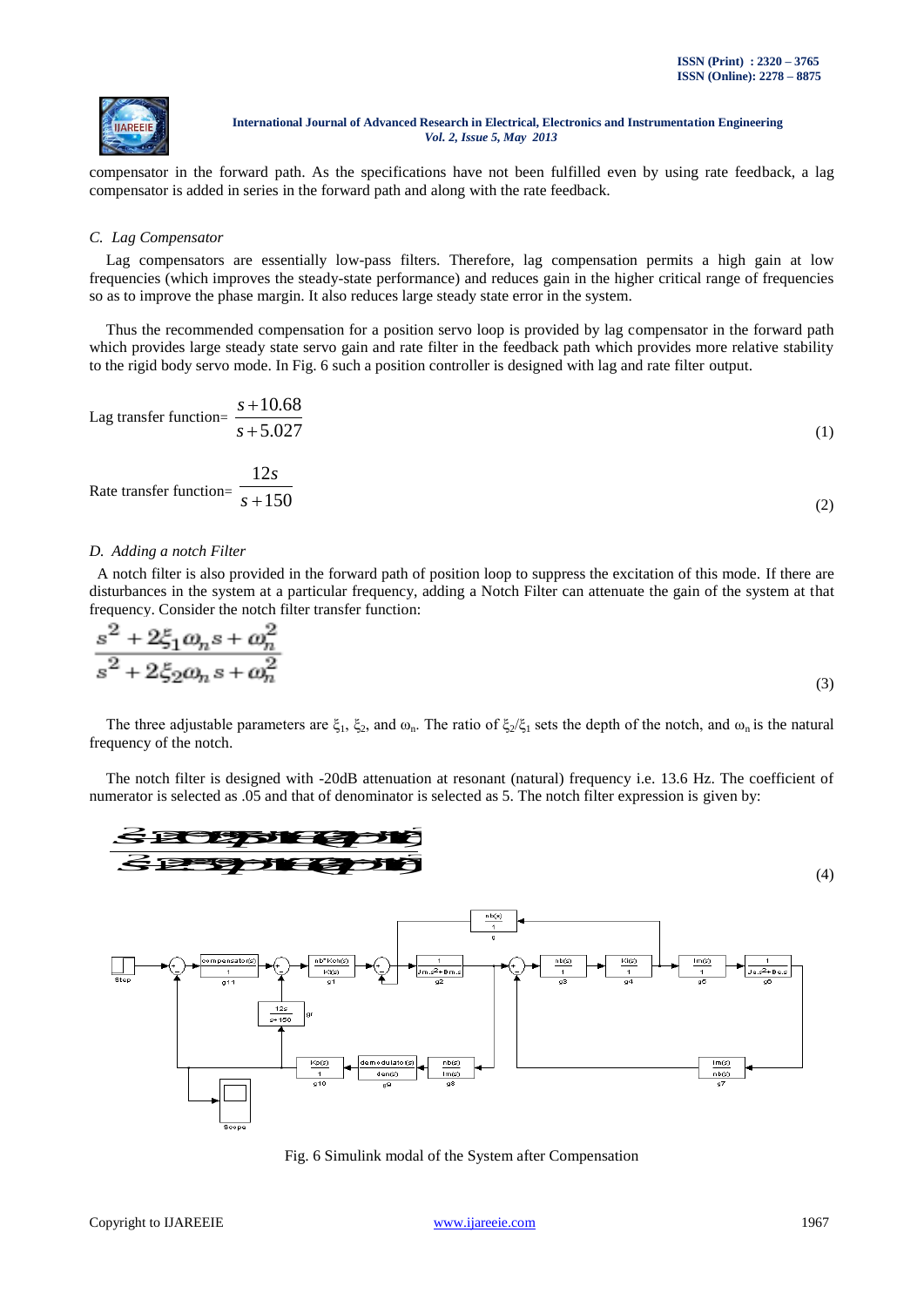

Fig 6 shows the simulink modal of the system after compensation. In figure block "gr" shows the rate filter inserted in feedback path and block g11 shows the position loop compensator which includes both lag compensator and notch filter. After applying compensation the open loop bode of the system is obtained as:



Fig. 7 Open loop bode plot of compensated plant

It is seen that now the phase margin of the system has improved to a desirable value without much increase in gain of the system. From the closed loop response of the compensated system the frequency response specification of the system are noted they are within the required specifications.

The frequency response specifications of the compensated system areas obtained by the closed loop response are:

- -3dB Bandwidth= 4.81 Hz
- -90 deg Bandwidth= 4.18 Hz
- Maximum peak  $= 1.2dB$



Fig. 8 Closed loop bode plot of compensated plant

Similarly, from the step response of the compensated system the time specifications of the system are noted and it is seen that they are also within the required specifications.

From the Step Response for the Compensated system the time response specifications of the compensated system are:

- 1) Rise time= 76 msec
- 2) Overshoot =  $20\%$